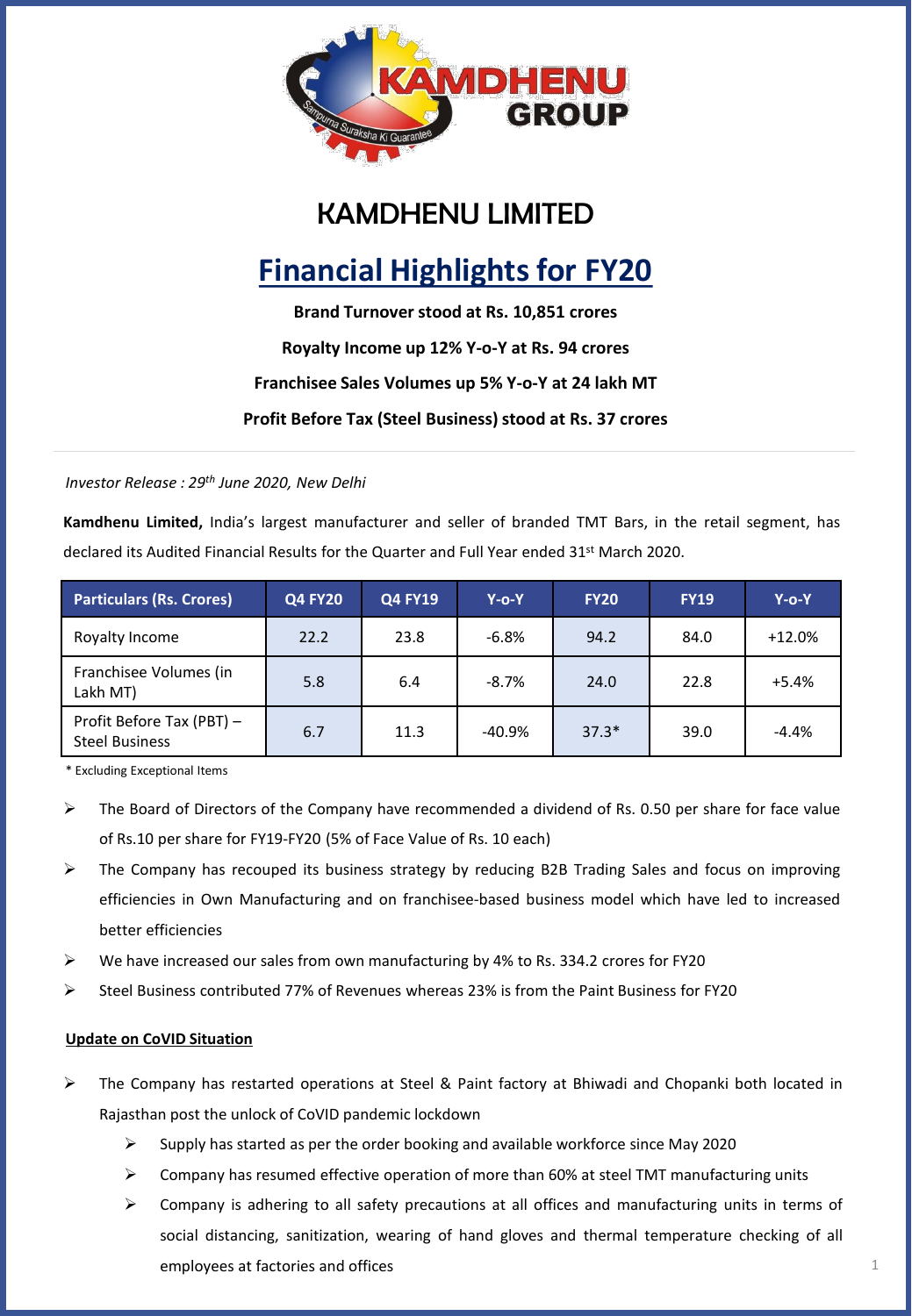

#### **Update on Scheme of Arrangement**

The Company has acquired 100% shareholding stake at face value in Kamdhenu Ventures Limited, whereby Kamdhenu Ventures Limited has become wholly owned subsidiary company of the Company. Further, Kamdhenu Colour and Coatings Limited being a wholly owned subsidiary company of Kamdhenu Ventures Limited, has become step down subsidiary of the Company.

It is hereby pertinent to mention that Kamdhenu Ventures Limited and Kamdhenu Colour and Coatings Limited was incorporated by the promoters of the Company to give effect to the proposed Scheme of arrangement of multiple entities\*. The Board of Directors of the Company in its meeting held on  $31^{st}$  January 2020 has approved this proposed Scheme of arrangement, subject to the requisite regulatory approvals. The Company has already filed application with the Stock Exchanges for their approval and observation on the said scheme of arrangement.

#### **Rationale of the Proposed Arrangement**

- I. The proposed amalgamation will simplify and streamline the shareholding structure of the Transferee Company. The Scheme will enable to remove multiple layers of the holding companies in tune with the Government policy
- II. The amalgamation will result in significant reduction in multiplicity of legal and regulatory compliances which at present is required to be made separately by the Transferor Companies and the Transferee Company

## **Rationale for the proposed De-merger of Paint Business of Kamdhenu Limited into Kamdhenu Colour and Coatings Limited are, inter alia, as follows:**

- I. It will impart better management focus, will facilitate administrative convenience and will ensure optimum utilization of various resources by these Companies
- II. The proposed de-merger will provide scope for independent expansion of these businesses. It will strengthen, consolidate and stabilize the business of these Companies and will facilitate further expansion and growth of their respective businesses
- III. The proposed de-merger will enable the Transferee Company and the Resulting Companies to raise necessary funds, invite strategic investors, employ specialized manpower, etc., for the respective businesses
- IV. Tremendous operational efficiencies will be achieved by operating these two businesses as independent entities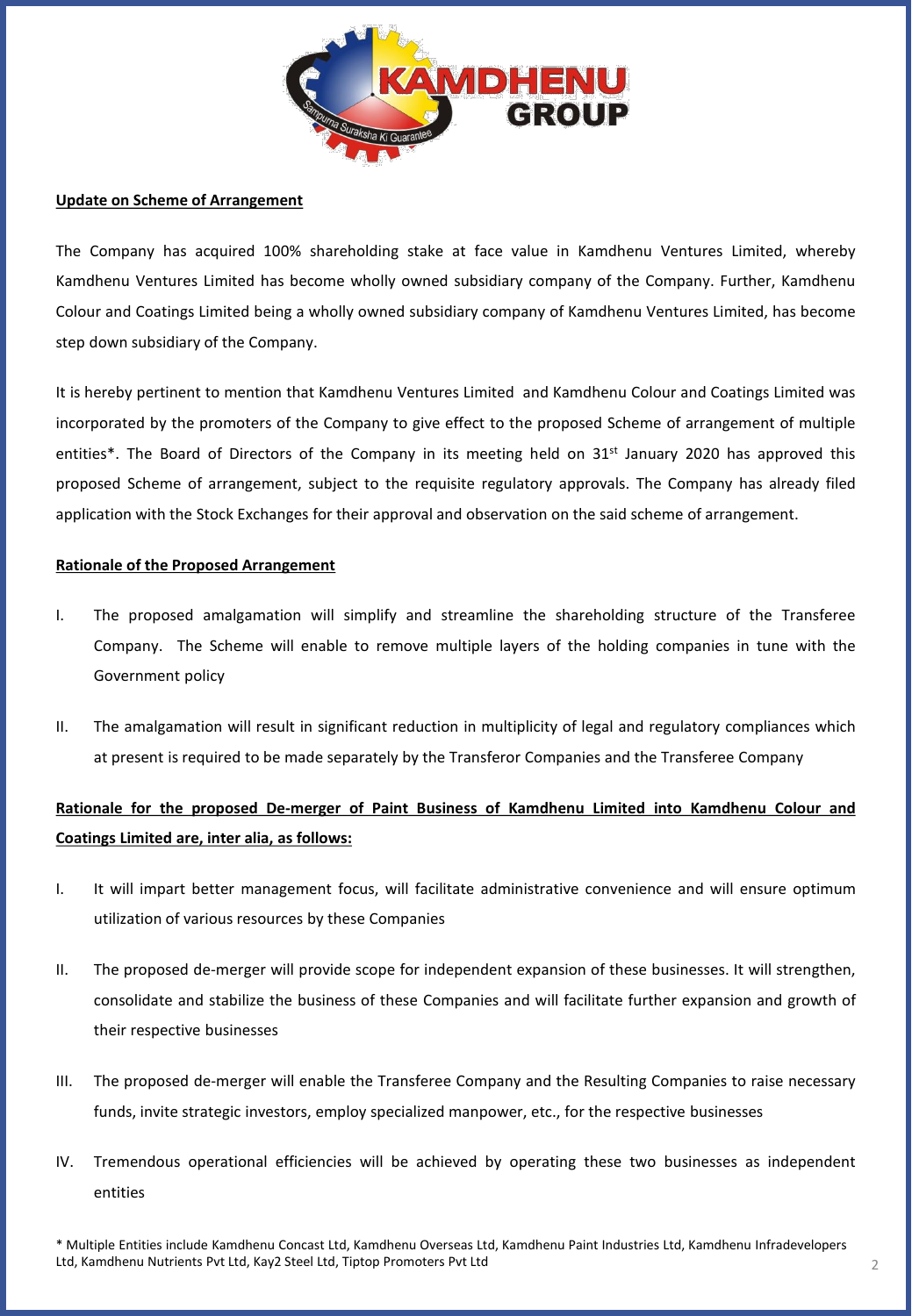

*Commenting on the results and performance, Mr. Satish Kumar Agarwal, Chairman & Managing Director said:*

" FY20 has been challenging year for the Indian Steel industry. The Industry faced challenges with slowdown in the economy, weak demand for steel, huge imports of steel and lastly the Covid-19 pandemic which led to shutdown of operations of all steel companies. Despite of these challenging business environment, we have increased our volumes *by 6% to 24 lakh tonnes for FY20.*

Our business has been impacted temporarily during nationwide lockdown in months of March, April and May and it will be reflected in the revenue and profitability of the Company to some extent. Our facilities have resumed operations and we are hopeful that the business environment improves in the 2<sup>nd</sup> quarter and we get back to normalcy in the second half of the year. We are currently working at 60% capacity and the ramp up is increasing on a *daily basis.*

Since this situation is exceptional and changing dynamically, the Company is not able to gauge with certainty, the *future impact on its operations. However, the Company is confident about adapting to the changing business environment and respond suitably to fulfil the needs of its customers.*

Our Company has managed to achieve Royalty income of Rs.94.2 crores during this Financial Year except the sales which did not happen in the last week of March 2020 due to nationwide lockdown. We have been able to leverage *our Brand created through our large distribution and marketing strength.*

*Recently, the Government imposed anti-dumping duty on certain steel products imported from China, South Korea and Vietnam. This positive move shall boost the domestic steel manufacturers.*

After a decline in FY2020, the demand for steel is likely to rebound with a double-digit arowth in 2021. As stalled *projects both in construction and infrastructure along with capital expenditure plans are coming back on track,* demand for steel is likely to cover around. Government spend in infrastructure and railways is a significant driver of *demand. Affordable housing and rural development can improve construction activity further. Capex plans of* manufacturers which are put on hold would come back on stream driving a robust demand of steel and its products.

Post the fire at the Paint Factory, we outsourced production from third party manufacturers and ensured the quality standards too. Currently, our paint plant is operational, and we expect normalcy to resume soon. For the year, the *Company clocked revenues of Rs. 226 crores from the paint business.*

We are constantly striving to improve our cost efficiencies and are conscious of product development and we are fully committed for the same. We believe in taking challenges heads on and prepared to adjust to these changing times as *the business requires."*